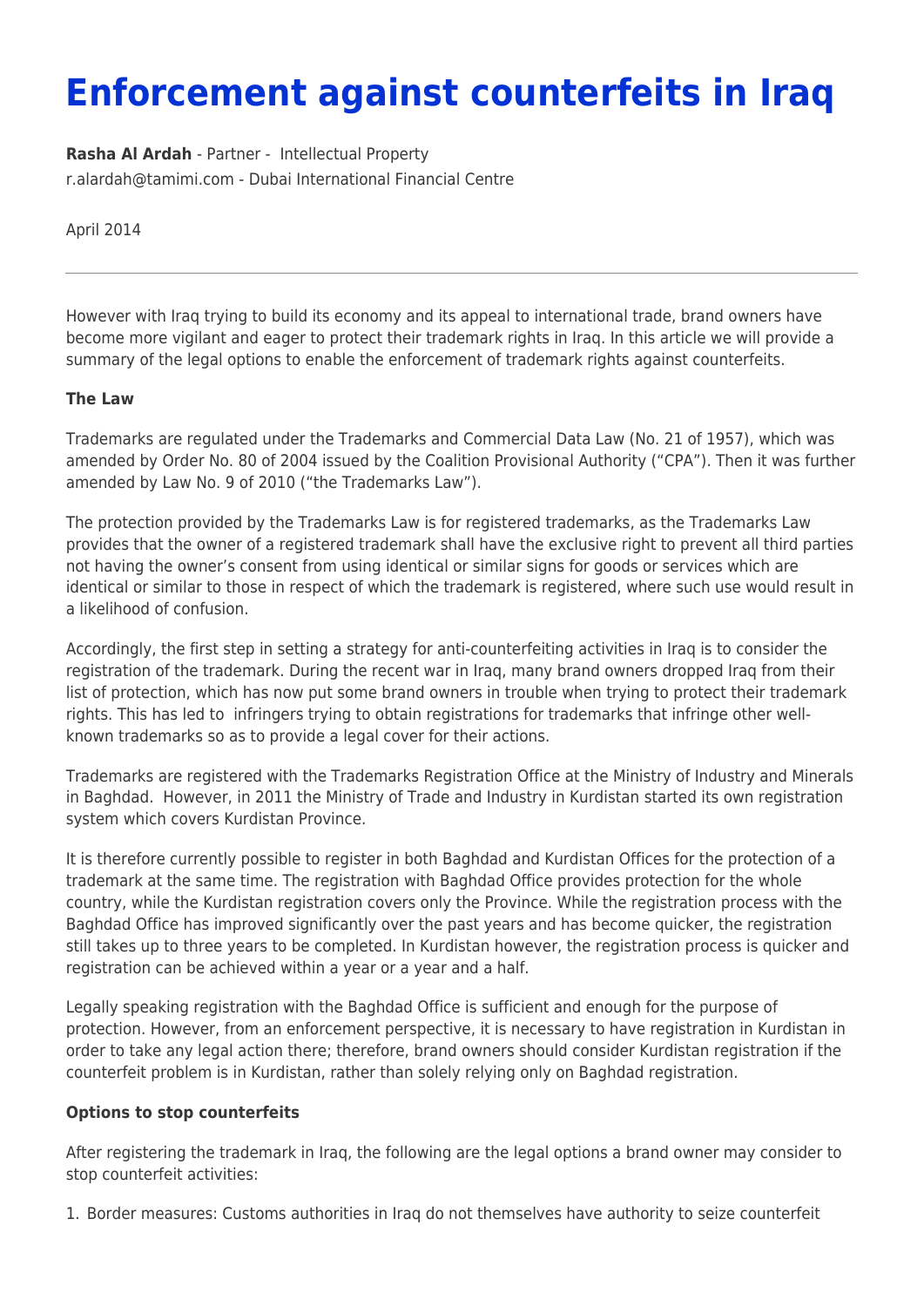goods, and there is no system for the recording of trademarks with Customs. The only way Customs may take action to stop counterfeit goods from entering the country is based on a Court judgment or order. Accordingly any action with Customs would mainly depend on information provided by the brand owner, followed by a Court action. In a recent case handled by our firm in Iraq, information received from the brand owner on a suspected counterfeit shipment entering the Kurdistan area enabled a criminal complaint to be filed directly with the relevant Court of Inquiry together with a petition for preliminary measures to seize the goods at Customs and prevent its entrance into the country. The order was granted, and the goods were seized at Customs pending the Court judgment.

- 2. Preliminary measures: A brand owner can file an urgent petition for preliminary measures with the court or the Investigating Magistrate before or during a civil or criminal lawsuit, providing that it is accompanied by acceptable evidence on the registration of the trademark (which is usually a trademark registration certificate). Through the preliminary measures, the brand owner may request seizure of the specific instruments and tools used in the commission of the offence as well as the goods, wrapping materials, papers, hang tags, stickers, etc., which bear the mark of the subject matter of the offence Such an order can be issued without notification to the defendant if it was proved that the delay will cause irreparable damage to the brand owner or there is a risk evidence of the infringement will be lost. If preliminary measures were obtained before filing a lawsuit, the brand owner shall initiate a lawsuit (whether civil or criminal) within 20 working days or 31 calendar days; otherwise, the measures taken will be revoked and the brand owner will be liable for compensation.
- 3. Criminal action: the Trademarks Law penalizes counterfeit activities, and the following acts constitute a punishable crime:
- The counterfeiting of a registered trademark, or imitation of the same in such a manner as to mislead the public, or using a counterfeit or imitated mark with bad intent;The unlawful use of a registered trademark owned by another party;
- The placing, in bad faith, of a registered trademark owned by a third party on one's products;
- Knowingly selling or offering for sale, or circulating or possessing for the purpose of sale, products which bear a counterfeited or an imitated trademark, or a trademark which is unlawfully affixed; or
- Intentionally offering or rendering services under a forged, imitated or unlawfully used mark.

Accordingly, it is possible to file a criminal lawsuit requesting the punishment of the infringer and the confiscation and destruction of the counterfeit goods.

Criminal complaints are usually filed to the Court of Inquiry, which orders a raid to be conducted by the police, after which an investigation is started. If there is sufficient evidence of a crime, the matter will be transferred to the Court of Misdemeanors to issue judgment.

The most important element for a successful criminal complaint is to prove the knowledge of the infringer that the goods he is dealing with are counterfeit. The Trademarks Law requires knowledge or bad intention in order for a crime to be committed. This means it is necessary to send legal notices to the infringers before initiating the complaint, so that knowledge can be proved.

The penalties provided by the Trademarks Law is a jail term of between one and five years, and/or a fine of between 50,000,000 Dinars (USD 42,948) and 100,000,000 Dinars (USD 85,839). In cases of repeated infringements, the punishment will be imprisonment for a period of between 5 and 10 years and/or a fine of between 100,000,000 Dinars (USD 85,839) and 200,000,000 Dinars (USD 171,675) in addition to the closure of the commercial store or enterprise for a period of not less than fifteen days and not exceeding six months, together with the publication of the judgment at the expense of the infringer.

4. Civil action: the brand owner may file a civil case for compensation before the competent Court, supported by sufficient evidence of the trademark infringement and damages incurred. Compensation awarded by the Court shall be adequate to compensate for the injury the trademark owner has suffered as a result of the infringement. In addition, brand owners may recover the profits of the infringer that are attributable to the infringement. This is in addition to the confiscation and destruction of the counterfeit